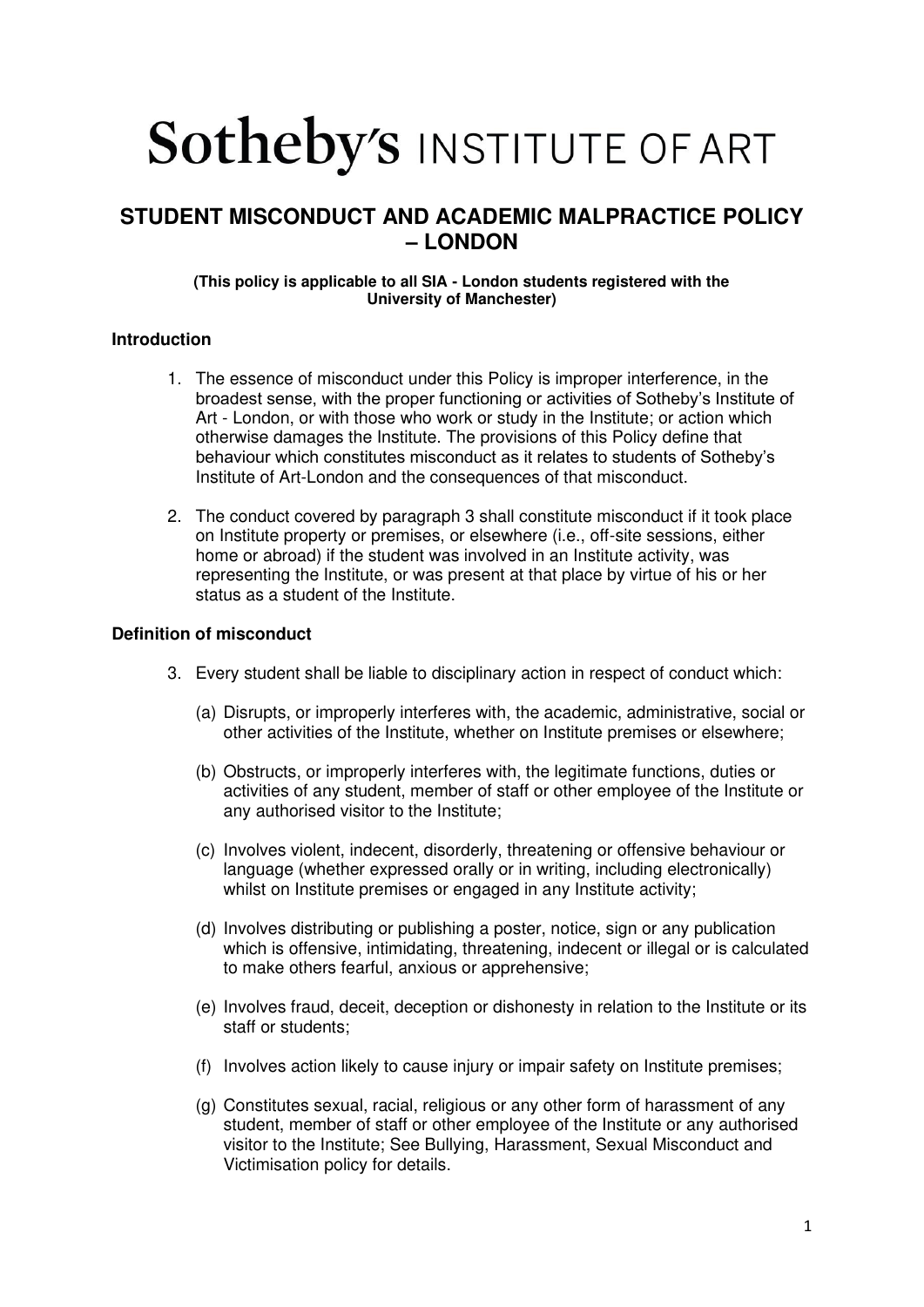- (h) Constitutes the misuse or unauthorised use of Institute premises or items of property, including misuse of computers and the communications network;
- (i) Constitutes a criminal offence (including conviction for an offence) where that conduct or the offence:
	- i. takes place on Institute premises, or;
	- ii. affects or concerns other members of the Institute community, or;
	- iii. damages the good name of the Institute, or;
	- iv. itself constitutes misconduct within the provisions of this Policy, or;
	- v. is an offence of dishonesty, where the student holds an office of responsibility in the Institute, or;
	- vi. is such as to render the student unfit to practise any particular profession or calling to which that student's course leads directly;
- (j) Brings the Institute into disrepute;
- (k) Involves failure to disclose name(s) and other relevant information to an officer or employee of the Institute in circumstances when it is reasonable to require that such information be given;
- (l) Involves disorderly or improper conduct in a room being used for academic purposes;
- (m) Fails to comply with a previously-imposed penalty or reasonable instruction under this Policy, or any other Institute rule or regulation, including noncompliance with the Institute's requirements regarding attendance and punctuality (refer to section 13 in the Postgraduate Handbook or section 16 in the Semester Handbook);
- (n) Involves academic malpractice, as outlined in the Institute's Programme and Course Handbooks. Academic malpractice is any activity – intentional or otherwise - that is likely to undermine the integrity essential to scholarship and research. It includes plagiarism (including self-plagiarism), collusion, fabrication or falsification of data or results, examination malpractice, contract cheating and anything else that could result in unearned or undeserved credit for those committing it. Academic malpractice can result from a deliberate act of cheating or may be committed unintentionally. Whether intended or not, all incidents of academic malpractice will be treated under this Student Misconduct Policy. A proven intention or plan to commit academic malpractice, even if not executed or not completely executed, will also be considered as malpractice and treated under this Student Misconduct Policy.

**Plagiarism** is the presentation, intentionally or unwittingly, of the ideas, work or words of other people without proper, clear and unambiguous acknowledgement. It includes the copying of the work of any other person, including another student. Plagiarism may include the close paraphrasing, or minimal adaption of another person's words, illustrations, computer code, graph, diagrams etc. Sources can be any available material, such as websites, articles, books and lecture slides. Where a student needs to synthesise material in an open book examination or assessment using a permitted source, the student should still look to appropriately acknowledge the source and not plagiarise.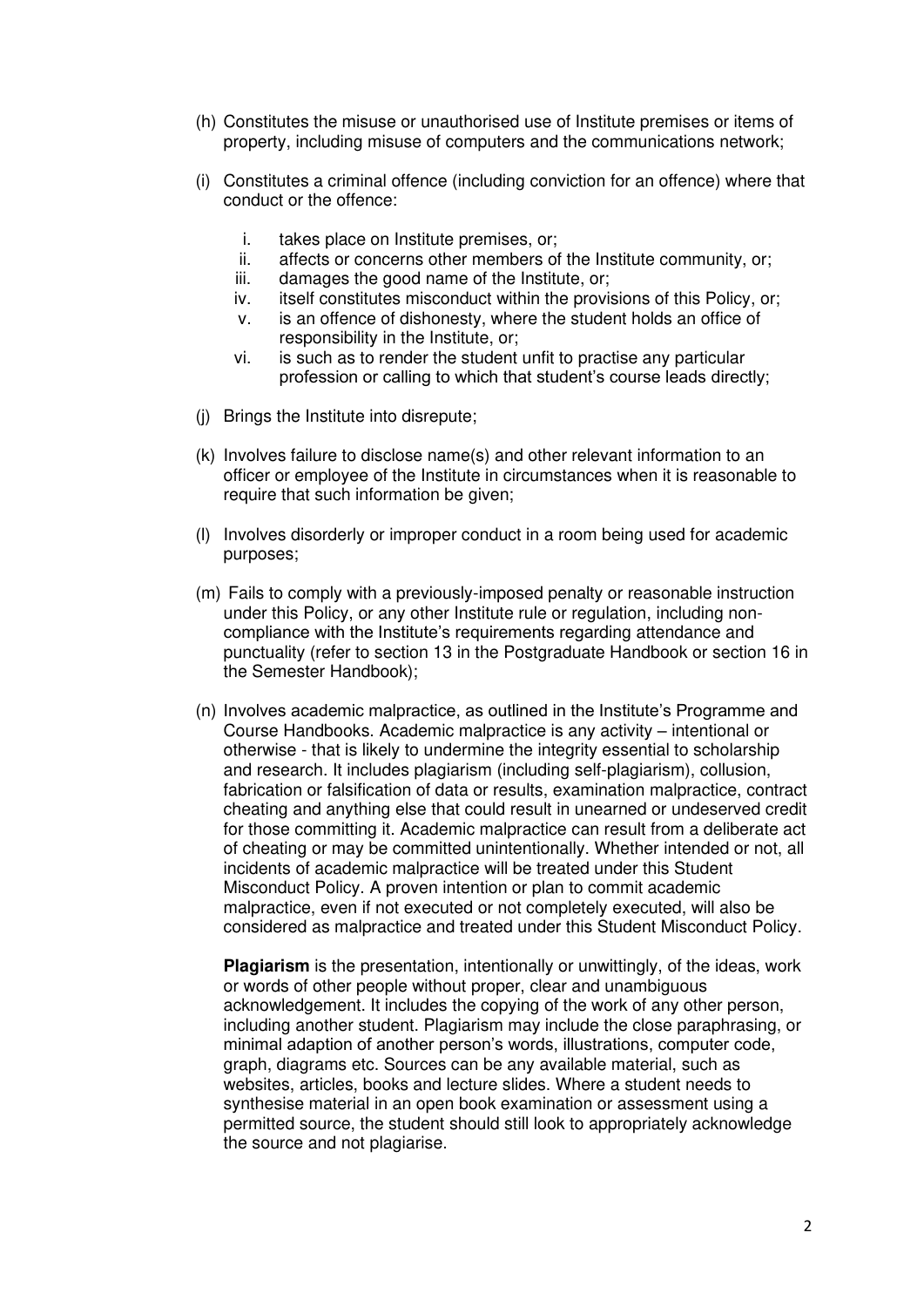**Self-plagiarism** is the submission, in whole or in part, of a student's own work, where that work has been submitted for a different assessment, either at the Institute or at a previous institution. Students who use a previous piece of work or publication in a future piece of work should ensure that they properly reference themselves and the extent of such use should not be excessive.

**Collusion** is when a student or students collaborate with another student or students, as an individual or group to gain a mark or grade to which they are not entitled. Students who allow another student to copy their work are also committing collusion and both the copier and the provider of the work are liable to be penalised.

**Fabrication or falsification** of data or results by individual students or groups of students is the presentation or inclusion in a piece of work of figures or data which have been made up or altered and which have no basis in verifiable sources.

**Examination malpractice** is when a student, during an examination, intentionally or unwittingly contravenes set exam conditions, such as by using or possessing unauthorised materials or devices, sharing (including electronically) exam questions, answers or related information (e.g. discussions) with others, and sitting or allowing someone to sit an examination in place of the student supposed to be taking the examination (this list should not be considered to be exhaustive). The student need not have gained a benefit from the malpractice nor does the input need to be pertinent for this definition to be met. This definition applies to all forms of exams including 'in-person' exams (e.g. based in an 'exam hall') and/or online exams.

**Contract (or commission) cheating** is a serious form of academic malpractice whereby a student arranges to have all, or part, original work improved by, commissioned, purchased or obtained from a third party (e.g., family members, essay mills or other students).

4. Particularly in, but not exclusive to, the case of MA dissertations, an oral examination (**viva voce**) may be held at the discretion of the examiners. The oral examination may be held in cases of suspected academic malpractice and provides the student with an opportunity to defend research and writing and it assists the examiners in deciding whether or not the student has met the requirements for the degree and/or credits, and/or has participated in contract cheating (refer to 3 (n), above).

The holding of a **viva voce** would be in replacement of a **Summary Findings Committee** (see Paragraph 9 of this Policy), the principles of this as outlined in another document (**Viva Voce for Suspected Academic Malpractice Procedure**). If the examiners still are not reassured of good academic practice by the **viva voce**, the student's assessment may be taken to an **Academic Misconduct Committee** (see Paragraphs beginning 16 in this Policy).

5. The Institute shall take no account of misconduct prior to enrolling as a student, which has subsequently been revealed or is still in the process of being dealt with by other authorities, unless the conduct is of such a serious kind and character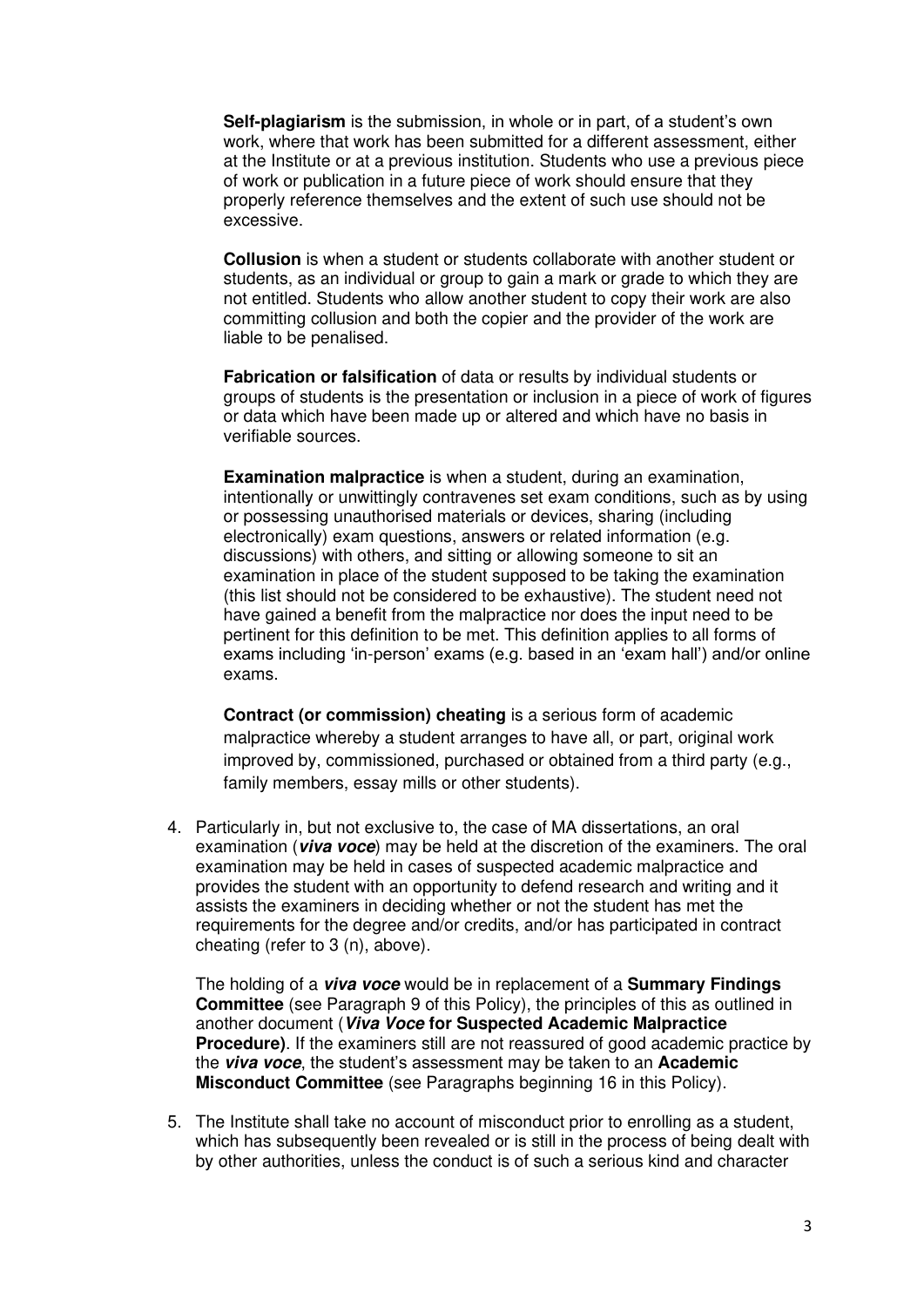that it raises questions about the fitness of the individual concerned to remain a student of the Institute, for example, with regard to the safety of other students.

- 6. Disciplinary proceedings may be adjourned at any time if it is known or suspected that the student concerned is not fit to participate in them. In such circumstances, the proceedings may be suspended or terminated subject to specified conditions.
- 7. Any reference in this Policy to officers of the Institute is to be read to include as reference in each case to a delegated nominee.

#### **Penalties**

- 8. If a student admits or is found to have engaged in misconduct, as described in paragraph  $3(a) - (m)$ , one or more of the following penalties may be imposed by a **Misconduct Committee** or an **Appeals Panel**:
	- (a) A written reprimand which will then be added to the student's file;
	- (b) A requirement upon the student to pay for any damage to property s/he may have caused or to recompense the Institute for any loss it may have suffered arising from the student's misconduct;
	- (c) Suspension from access to specified facilities of the Institute or any part thereof for a specified period;
	- (d) Suspension from the Institute or exclusion from some or all classes or from the precincts of the Institute (or any part thereof) for a specified period;
	- (e) Expulsion from the Institute.
- 9. If a student admits or is found to have engaged in academic misconduct as described in paragraph 3(n) above, one or more of the following penalties may be imposed. The **Summary Findings Committee** may only impose those penalties set forth in (a), (b), (c) and (d) below, and an **Academic Misconduct Committee** or the **Appeals Panel** may impose any of the following:
	- (a) A written reprimand which will then be added to the student's file;
	- (b) Reduction or cancellation (e.g., a recorded mark of zero), with or without loss of credit, of the examination paper or other assessed work in relation to which unfair practice occurred; \*
	- (c) Reduction or cancellation (e.g. recorded marks of zero), with or without loss of credit, of all assessed work for the course / programme unit(s) in which the malpractice occurred;\*
	- (d) Disallowance of a re-assessment of the piece of work in which the unfair practice occurred or of all assessed work for the course / programme unit(s) in which the malpractice occurred;
	- (e) Reduction or cancellation (e.g., recorded marks of zero), with or without loss of credit, of all examination papers and other assessed work taken during the particular examination period; \*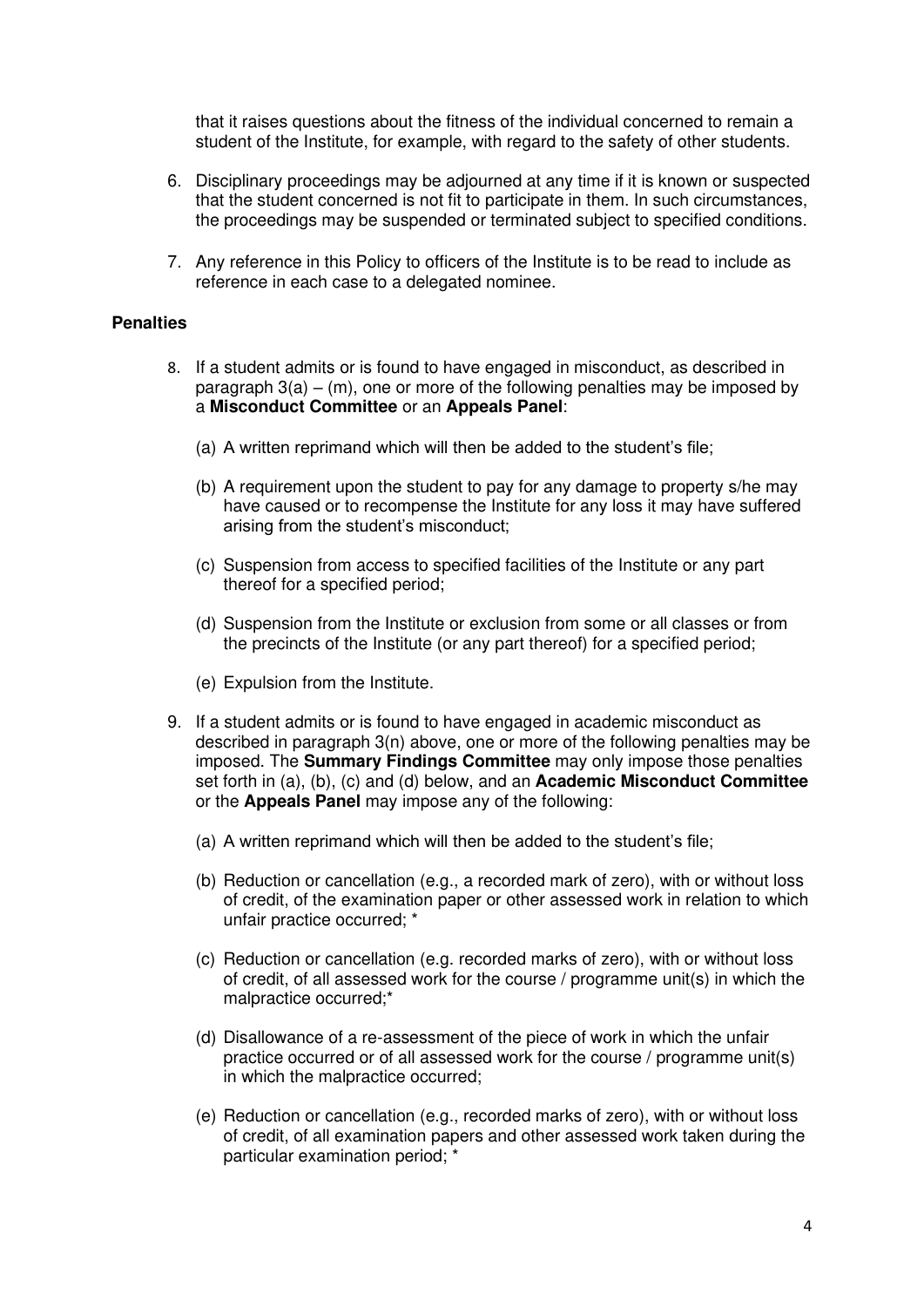- (f) Reduction or cancellation (e.g., recorded marks of zero), with or without loss of credit, of all examination papers and other assessed work taken during the academic year; \*
- (g) Reduction by the Examining authority of the class of degree by one or more classes from that which would have been awarded in the event that any examination paper or any other assessed work to which the misconduct relates had not formed part of the syllabus for the degree;
- (h) Award of a lesser qualification;
- (i) Suspension from the Institute or exclusion from classes and/or further examinations for a specified period;
- (j) Expulsion from the Institute;

\* In the event of b), c), e) or f) above, when a student is awarded a mark of zero or a failing mark for academic malpractice, he/she will normally lose the associated credits, and therefore will be expected to re-sit/resubmit an assessment in order to achieve the credit for that unit.

The **Summary Findings** and **Misconduct Committees** are empowered to determine and may direct the Examination Board that a penalty mark of zero or a failing mark can be imposed 'without loss of credit'. This power enables committees to act proportionately in circumstances where otherwise the penalty would have a disproportionate effect on the outcome for the student. Committees and the Examination Board are responsible for determining the proportionality of the impact of any penalties imposed.

Nothing in this Policy shall prevent a member of academic staff from requiring any student to withdraw from any particular teaching session or other activity of the Institute, either on Institute property or premises or elsewhere (off-site sessions), because of inappropriate behaviour on the part of the student. Any such incident shall be brought to the notice of the Programme Director from the programme on which the student is studying in writing.

## **Summary Findings Committee**

10. The Programme Coordinator to the student's Programme Director or Course Leader shall report any instance of suspected academic malpractice of the sort described in paragraph 3(n) and, where appropriate, the marker, from the programme or course on which the student is studying. On receipt of such a report, or if the student's Programme Director or Course Leader him or herself suspects such misconduct in any examination or assessed work submitted by a student that s/he is instructing, the student's Programme Director or Course Leader shall inform the **Academic Quality Team** of the details of the alleged misconduct. Subject to paragraph 16, if the Academic Quality Team considers it appropriate, it will convene a meeting of a **Summary Findings Committee.** The **Summary Findings Committee** shall investigate and hear evidence relating to the allegation of misconduct and may impose any penalties described in paragraphs 8(a), 8(b) and 8(c). The meeting of the **Summary Findings Committee** shall take place as soon as reasonably practicable. A member of the Academic Quality team shall inform the student in writing at least three (3)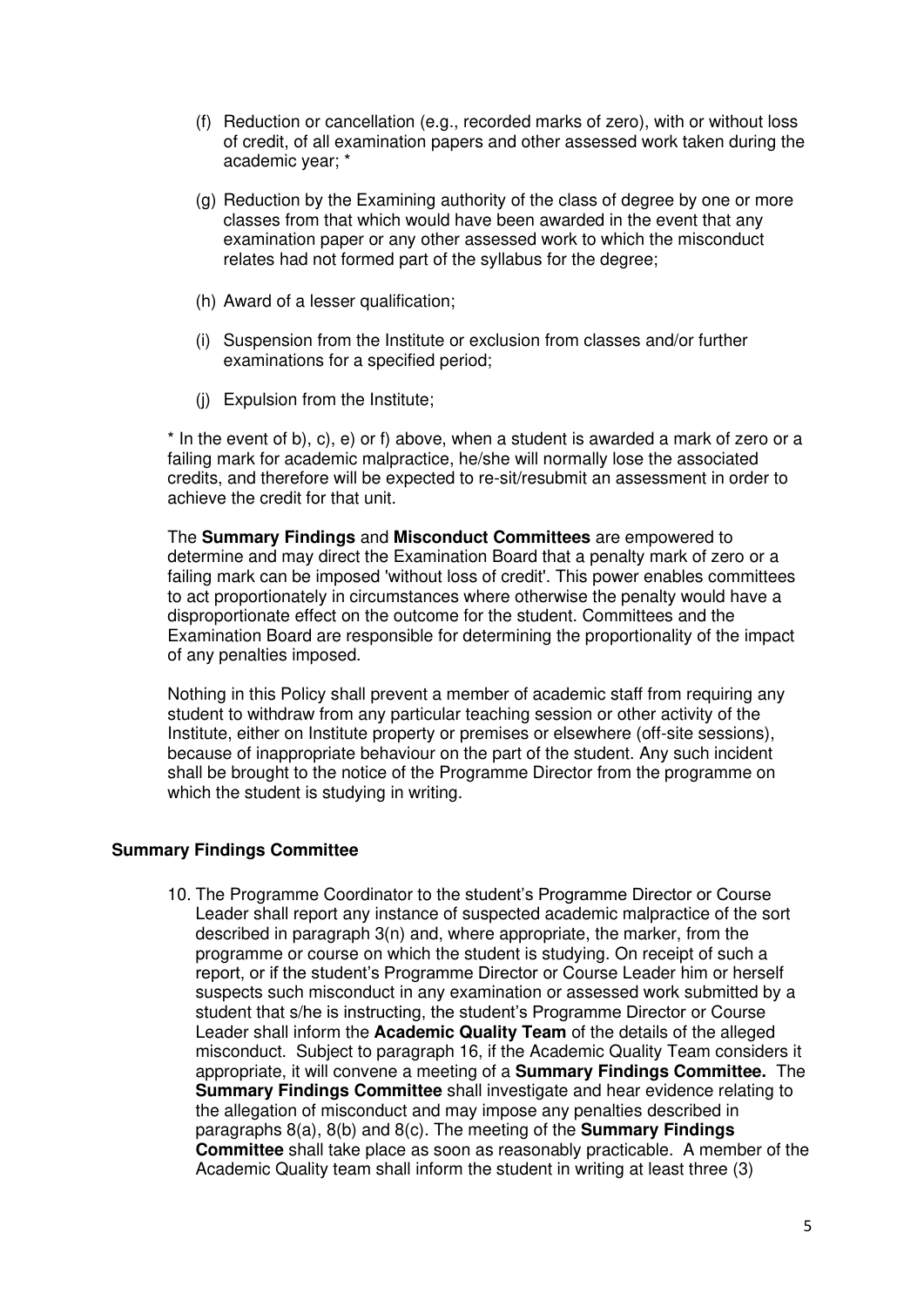working days in advance of the meeting of the date, time and place of the meeting, the names of those Institute members on the **Summary Findings Committee** and the issue(s) to be discussed, and shall provide the student with any documentary evidence in the possession of the Institute which it is proposed the **Summary Findings Committee** will consider. The student shall attend the meeting of the **Summary Findings Committee** in person. The **Summary Findings Committee** shall inform the student that if s/he does not respond to the notice of the meeting, the meeting may be conducted in his or her absence on the basis of evidence available to it.

The **Summary Findings Committee** shall be composed of the student's Programme Director or Course Leader (or nominee) and a member of the Academic Quality Team and shall have a quorum of two. The Academic Quality Team member shall have a casting vote in respect of any decision of the **Summary Findings Committee**. The Programme or Course Co-ordinator shall attend as secretary only to record the proceedings.

- 11. The student shall be given the opportunity to state his or her case prior to any decision being made by the **Summary Findings Committee**. The **Summary Findings Committee** shall consider written or oral evidence as it sees fit. The student may, and is encouraged to, be accompanied at the **Summary Findings Committee** by a registered student of the Institute, of his or her own choice, who is to be present as an observer only.
- 12. If two or more students are involved in related alleged academic malpractice, the **Summary Findings Committee** may, at its discretion, deal with their cases together.
- 13. The student's or students' Programme Director or Course Leader shall inform the student(s) in writing within one week of the **Summary Findings Committee** meeting of the **Summary Findings Committee's** determinations, and of the penalty or penalties, if any, to be imposed, together with reasons for the decision.
- 14. The student's or students' Programme Director or Course Leader shall send a copy of the outcome of the **Summary Findings Committee** meeting to the Institute's Senior Office for Quality Assurance and Validation at the same time as s/he sends the outcome to the student(s).
- 15. The Academic Quality Team member has the power to adjourn the **Summary Findings Committee** meeting to another date, as s/he thinks fit.

#### **Academic Misconduct Committee:**

16. If the Academic Quality Team, upon being informed by the student's Programme Director or Course Leader of suspected academic misconduct of the sort described in paragraph 3(n) above, considers that (i) the suspected misconduct is of such a nature that the appropriate penalties are not those that may be imposed by a **Summary Findings Committee** and (ii) it is appropriate for the matter to be referred to an **Academic Misconduct Committee**, for instance in the case of repeated acts of academic misconduct, they shall refer the matter to the **Misconduct Committee**.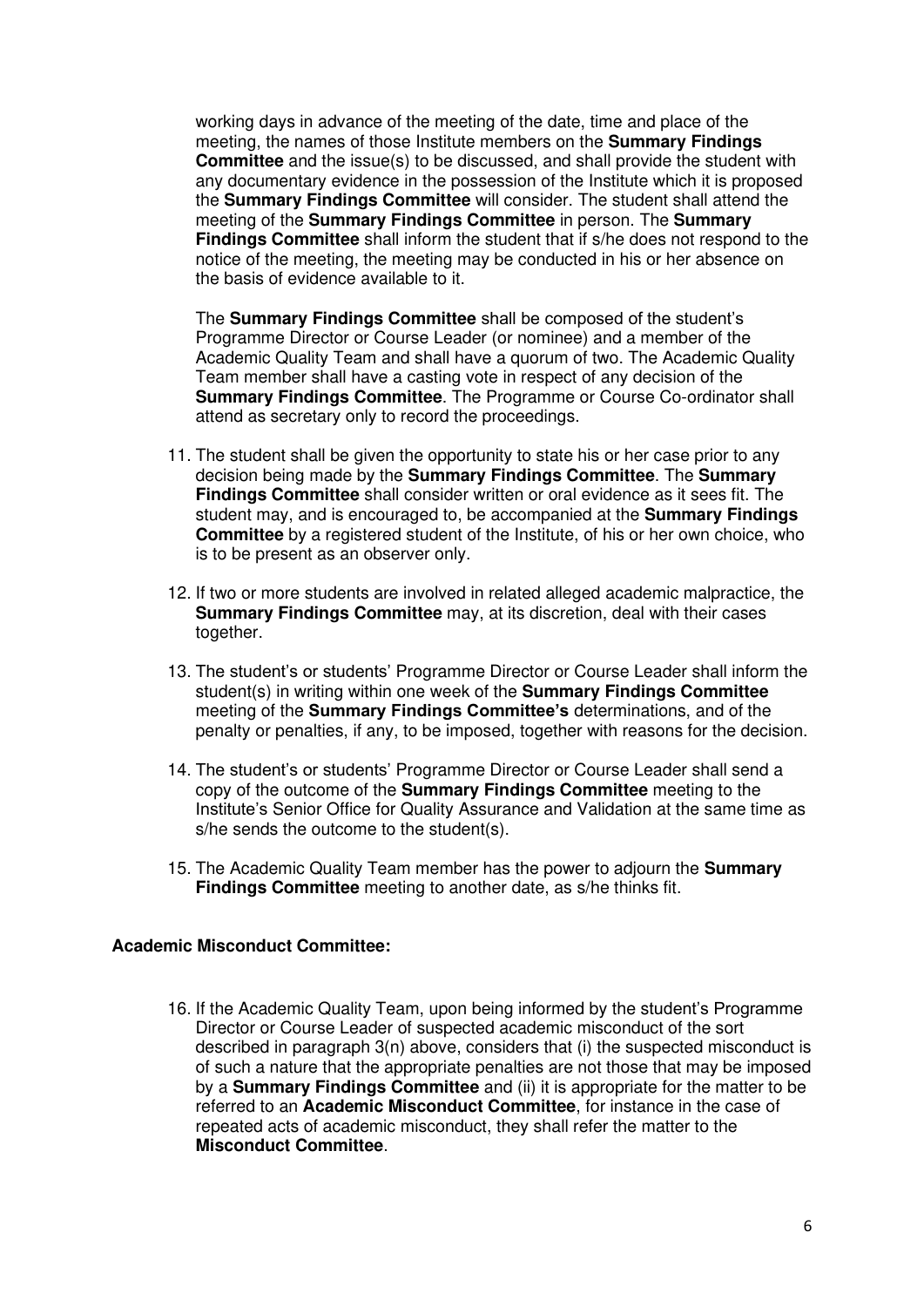- 17. As outlined in Paragraph 4, if examiners still are not reassured of good academic practice after the holding of a **viva voce**, the student's assessment may be taken to an **Academic Misconduct Committee**.
- 18. The **Academic Misconduct Committee** will hear evidence relating to the allegation of misconduct at a hearing and may impose any penalties described under paragraphs 7 and 8 of this Policy as it determines are appropriate.
- 19. The Registrar shall be responsible for convening the **Academic Misconduct Committee**.
- 20. The following Institute officers will serve on the **Academic Misconduct Committee** of suspected academic misconduct of the sort described in paragraph 3(n) above:
	- (a) Senior Officer for Quality Assurance and Validation (Chair) or nominee; and
	- (b) Two members of the academic staff, drawn from the Institute;
	- (c) Student Representative from a different cohort to the student.

The **Academic Misconduct Committee** shall have a quorum of three members. The Registrar shall attend as secretary, but shall not vote.

- 21. No person:
	- (a) who is the student's Programme Director or Course Leader; or
	- (b) who is party to or is a potential witness at a hearing before the **Academic Misconduct Committee**; or
	- (c) who has taught the student or assessed the student's work; or
	- (d) who has been in any manner closely connected with the case; or
	- (e) in respect of whom a conflict of interest would arise or is likely to arise if they were to be a member of the **Academic Misconduct Committee**

shall be a member of the **Academic Misconduct Committee**.

- 22. The Registrar shall inform the student in writing at least fifteen (15) working days in advance of the hearing of the date, time and place of the hearing, the names of the members of the **Academic Misconduct Committee**, the full details of the allegations against him or her, together with any documentary evidence that will be before the **Academic Misconduct Committee** at the hearing as well as a copy of the Misconduct Policy.
- 23. If the student has any objection to (a) the time or date of the hearing, and/or (b) the membership of any person or persons participating on the **Academic Misconduct Committee**, the student may by written request to the Registrar to be received no later than one week before the date that the meeting is to be held, ask for (i) an alternative time and date and/or (ii) an alternative member or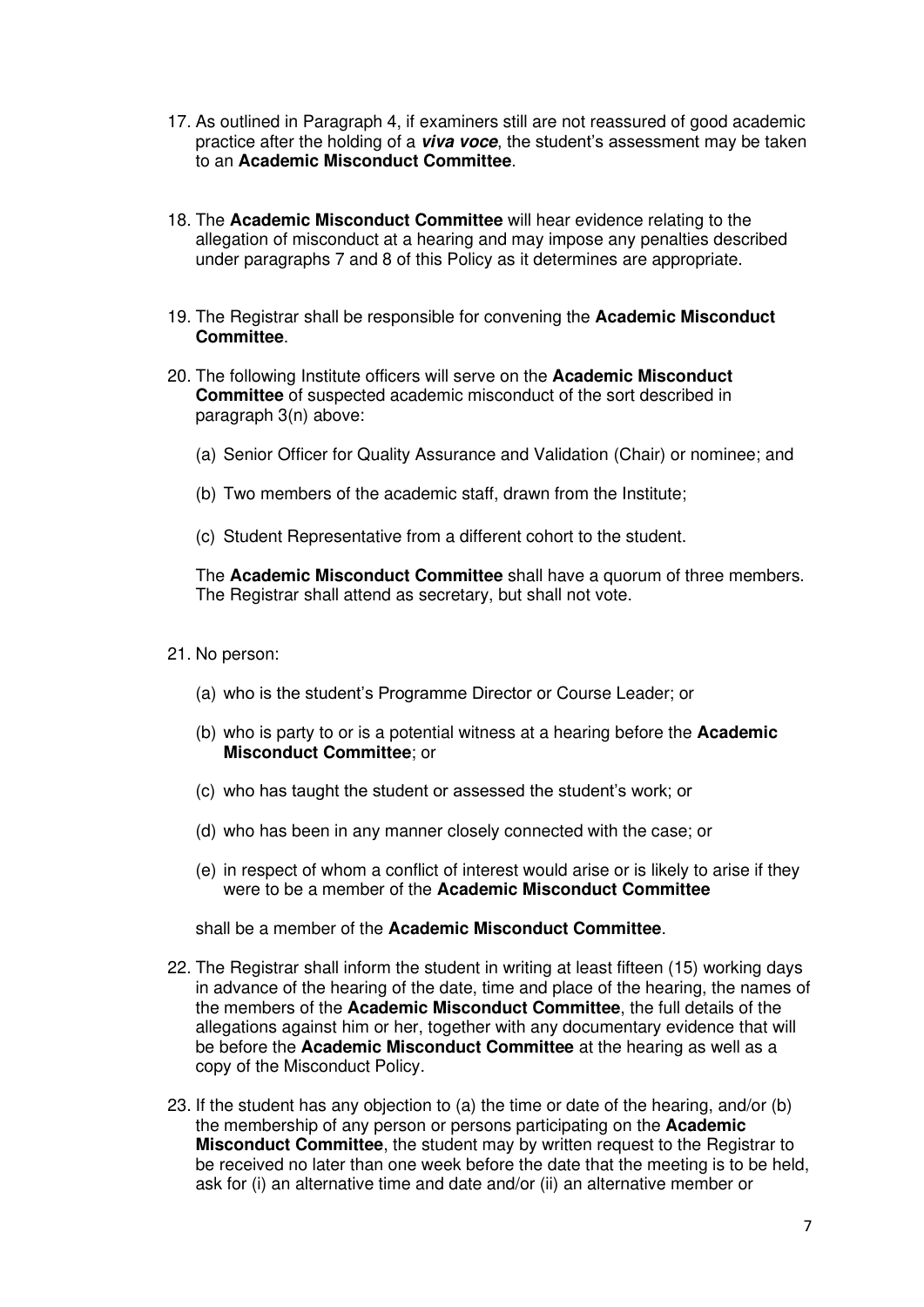members to serve on the **Academic Misconduct Committee**, giving the reason(s) for the request. The Director or his / her Deputy shall have power to decide upon the validity of any such request and may change the time and date and/or appoint an alternative member or members to the **Misconduct Committee**.

- 24. Subject to the provisions of this Policy, the Chair shall determine all issues of procedure at the hearing of the **Academic Misconduct Committee** (including, but without limitation, the admissibility of evidence and the conduct of the hearing). The **Academic Misconduct Committee** shall give the student a fair hearing and the opportunity to present his or her case at the hearing. The student may submit a written statement about the allegation for circulation to the **Academic Misconduct Committee**; any such statement must be received by the Registrar no later than three working days before the meeting. The student may call witnesses and question witnesses upon whose evidence the case against him or her is based at the discretion of the chair. The student may be accompanied at the hearing by a fellow student or a member of staff of the Institute of his or her own choice, who is present as an observer only. The Institute retains the right to refuse the choice of companion if the companion's presence could unduly impact the hearing.
- 25. In particularly serious or complex cases, the student may be given permission at the discretion of the Registrar to be accompanied by a legal representative. The student must submit his or her request to permit legal representation to the Registrar, to be received by the Registrar not less than one week before the date of the hearing. Factors for the Registrar to take into account when considering such a request will include the seriousness of the alleged offence and potential penalty, capacity of the student to present his or her case, procedural complexity (e.g. in questioning witnesses), and the need for fairness between the parties.
- 26. The **Academic Misconduct Committee** shall inform the student that if s/he does not respond to the notice of the hearing, the hearing may be conducted in his or her absence on the basis of evidence available to it.
- 27. The student is expected to attend the hearing in person. Exceptionally, the hearing may, with the prior consent of the Registrar, take place where practical with the student participating via web-conferencing facilities (or equivalent). By written notice to the Registrar, to be received no later than one week before the date that the meeting is to be held, the student (a) may ask for the hearing to be conducted in this manner and (b) shall provide evidence that there is good reason that s/he cannot attend the hearing in person. If the Registrar considers that the student has shown that there is good reason that s/he cannot attend the hearing in person, the Registrar may agree to the student participating in the hearing via web-conferencing facilities (or equivalent). If in either case without showing good cause, (i) the student fails to attend the hearing in person or (ii) having obtained the Registrar's prior consent to participate in the hearing via web-conferencing facilities (or equivalent), the student fails to participate in this manner the hearing may be conducted in his or her absence.
- 28. The **Academic Misconduct Committee** may examine any of the student's assessed work (whether or not any allegation of misconduct has been made in relation to it).
- 29. The **Academic Misconduct Committee** shall have power to require the attendance as a witness of any member of the Institute, permanent or contract,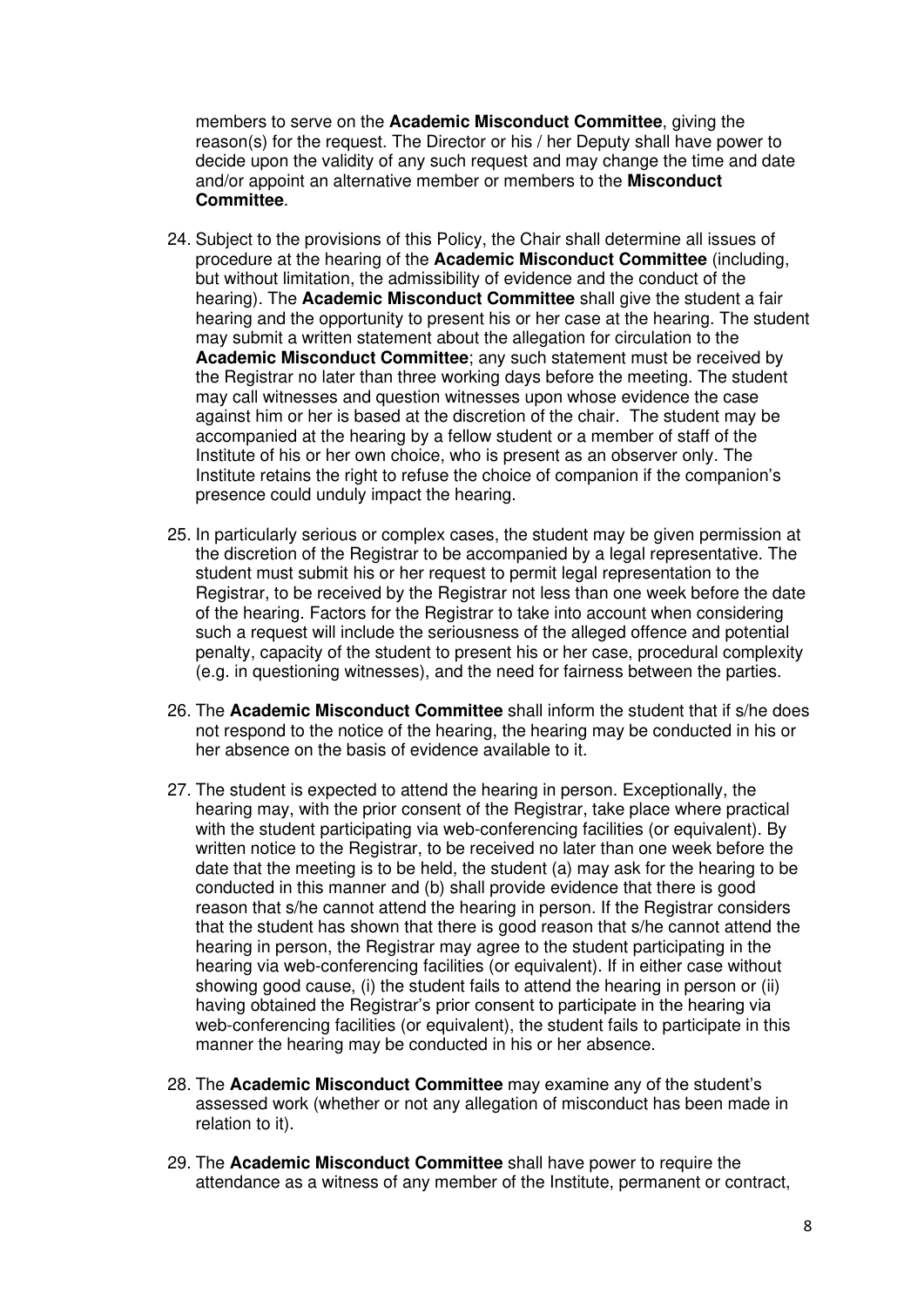who it has reason to believe is able to assist in its inquiry, and it shall be the duty of any such person to attend and give evidence accordingly. It may also request the attendance of any other person if such attendance is material to the case. The **Academic Misconduct Committee** may accept a witness's written statement in evidence where the student agrees that the witness need not attend, or where it is impractical for the witness to attend, or where in the opinion of the **Academic Misconduct Committee** it is for some other reason in the interests of natural justice to do so.

- 30. The **Academic Misconduct Committee** shall conduct its hearings in accordance with the rules of natural justice. Those deciding on the issues should be satisfied on the evidence before them. Findings shall be made on the balance of probabilities (the standard of proof 'beyond all reasonable doubt' need not be observed). Decisions may be made by a majority of the **Academic Misconduct Committee**. In deciding on penalties, the **Academic Misconduct Committee** may take into account the circumstances in which the misconduct was committed and the proportionality of the likely impact of penalties as well as, if considered relevant, the conduct of the student during the hearing.
- 31. The **Academic Misconduct Committee** shall inform the student in writing within ten (10) working days of the hearing of the Committee's decision, and of the penalty or penalties, if any, to be imposed, together with reasons for the decision.
- 32. The **Academic Misconduct Committee** shall send a copy of the decision of the hearing to the Institute's Director at the same time as it sends the decision to the student.
- 33. The **Academic Misconduct Committee** has the power to adjourn a hearing to another date, as it thinks fit.
- 34. The **Academic Misconduct Committee** should be aware that misconduct processes are likely to be stressful for the students concerned and should attempt to minimise unnecessary pressure on students and offer them appropriate support, while striving to fulfil its duties in line with this Policy.

#### **Non-Academic Misconduct Committee**

- 35. If the Director, upon being informed of suspected non-academic misconduct of the sort described in paragraph 3(a) - 3(m) above, considers it appropriate to do so, s/he shall refer the matter to the **Non-Academic Misconduct Committee**.
- 36. The Director or his / her representative, will appoint an Investigating Officer to investigate the alleged misconduct. In some cases s/he will be supported by an additional investigating officer with specialist knowledge relating to the allegation.
- 37. The Investigating Officer will investigate the facts of the case and produce his / her findings which will be reported to the Director. The Director may dismiss the case if the Investigating Officer finds there is no case to answer and the Director is in agreement. If there is a case to answer, the report will be referred to the Misconduct Committee.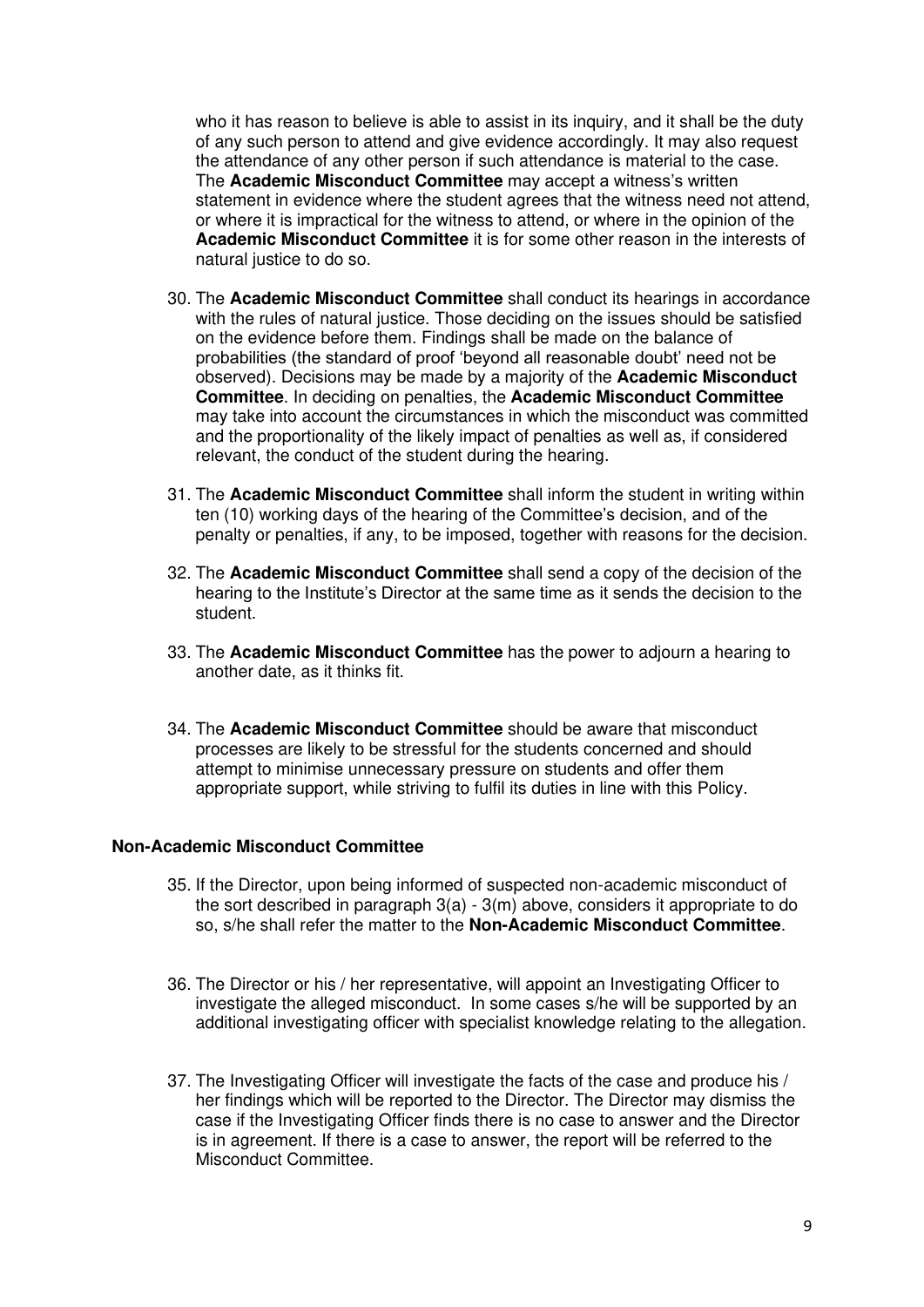- 38. The following Institute officers will serve on the **Non-Academic Misconduct Committee** of suspected non-academic misconduct of the sort described in paragraph 3(a) - 3(m) above:
	- (d) Senior Officer for Quality Assurance and Validation (Chair) or nominee; and
	- (e) Two members of staff, drawn from the Institute;
	- (f) If appropriate, a Student Representative from a different cohort to the student.

The **Non-Academic Misconduct Committee** shall have a quorum of three members. The Registrar shall attend as secretary.

39. No person:

- (f) who is the student's Programme Director or Course Leader; or
- (g) who is party to or is a potential witness at a hearing before the **Non-Academic Misconduct Committee**; or
- (h) who has taught the student or assessed the student's work; or
- (i) who has been in any manner closely connected with the case; or
- (j) in respect of whom a conflict of interest would arise or is likely to arise if they were to be a member of the **Non-Academic Misconduct Committee**

shall be a member of the **Non-Academic Misconduct Committee**.

- 40. The Registrar shall inform the student in writing at least fifteen (15) working days in advance of the hearing of the date, time and place of the hearing, the names of the members of the **Non-Academic Misconduct Committee**, the full details of the allegations against him or her, together with any documentary evidence that will be before the **Non-Academic Misconduct Committee** at the hearing as well as a copy of the Misconduct Policy.
- 41. If the student has any objection to (a) the time or date of the hearing, and/or (b) the membership of any person or persons participating on the **Non-Academic Misconduct Committee**, the student may by written request to the Registrar to be received no later than one week before the date that the meeting is to be held, ask for (i) an alternative time and date and/or (ii) an alternative member or members to serve on the **Non-Academic Misconduct Committee**, giving the reason(s) for the request. The Director or his / her Deputy shall have power to decide upon the validity of any such request and may change the time and date and/or appoint an alternative member or members to the **Misconduct Committee**.
- 42. Subject to the provisions of this Policy, the Chair shall determine all issues of procedure at the hearing of the **Non-Academic Misconduct Committee** (including, but without limitation, the admissibility of evidence and the conduct of the hearing). The **Non-Academic Misconduct Committee** shall give the student a fair hearing and the opportunity to present his or her case at the hearing. The student may submit a written statement about the allegation for circulation to the **Non-Academic Misconduct Committee**; any such statement must be received by the Registrar no later than three working days before the meeting. The student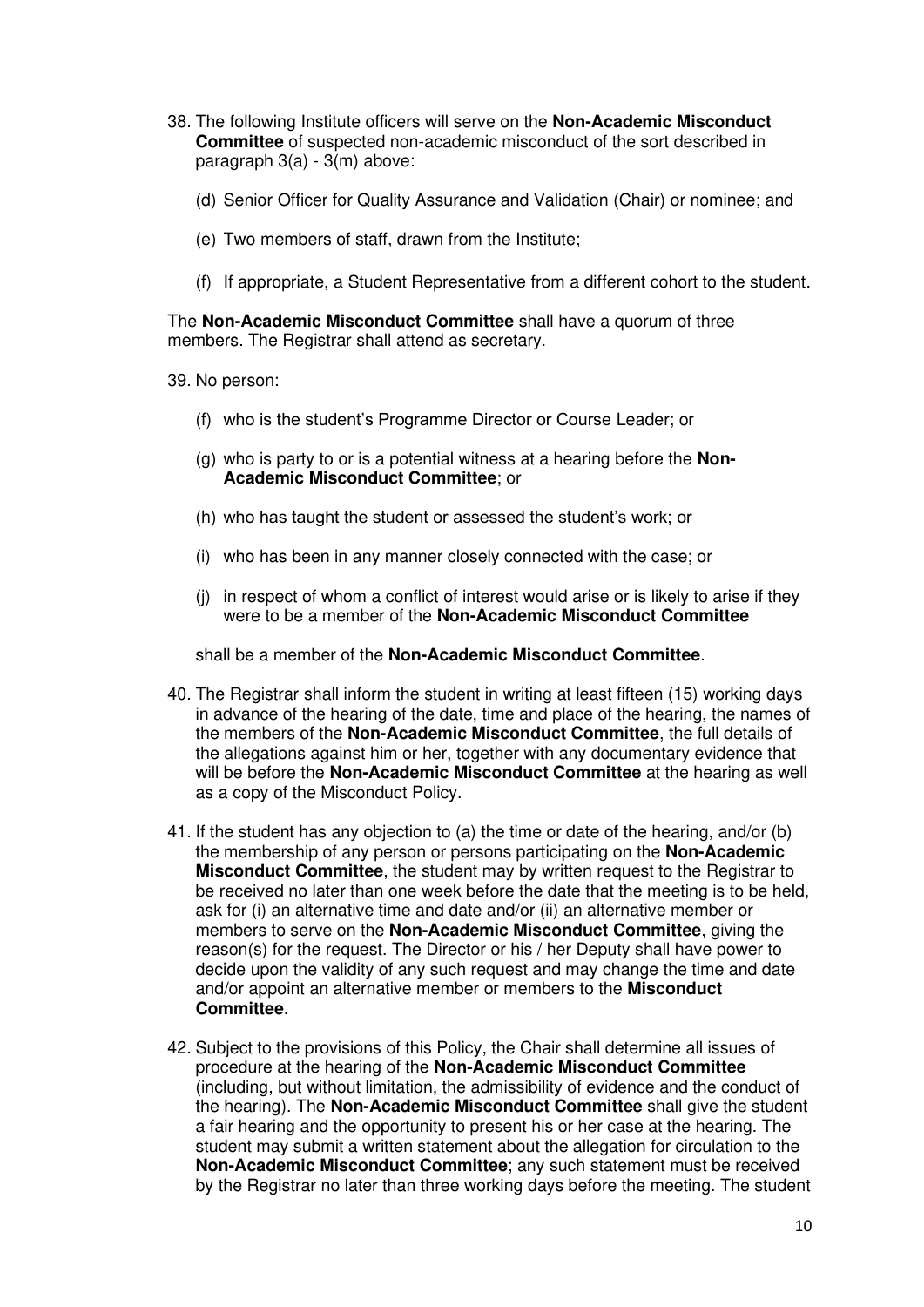may call witnesses and question witnesses upon whose evidence the case against him or her is based at the discretion of the chair. The student may be accompanied at the hearing by a fellow student or a member of staff of the Institute of his or her own choice, who is present as an observer only. The Institute retains the right to refuse the choice of companion if the companion's presence could unduly impact the hearing.

- 43. In particularly serious or complex cases, the student may be given permission at the discretion of the Registrar to be accompanied by a legal representative. The student must submit his or her request to permit legal representation to the Registrar, to be received by the Registrar not less than one week before the date of the hearing. Factors for the Registrar to take into account when considering such a request will include the seriousness of the alleged offence and potential penalty, capacity of the student to present his or her case, procedural complexity (e.g. in questioning witnesses), and the need for fairness between the parties.
- 44. The **Non-Academic Misconduct Committee** shall inform the student that if s/he does not respond to the notice of the hearing, the hearing may be conducted in his or her absence on the basis of evidence available to it.
- 45. The student is expected to attend the hearing in person. Exceptionally, the hearing may, with the prior consent of the Registrar, take place where practical with the student participating via web-conferencing facilities (or equivalent). By written notice to the Registrar, to be received no later than one week before the date that the meeting is to be held, the student (a) may ask for the hearing to be conducted in this manner and (b) shall provide evidence that there is good reason that s/he cannot attend the hearing in person. If the Registrar considers that the student has shown that there is good reason that s/he cannot attend the hearing in person, the Registrar may agree to the student participating in the hearing via web-conferencing facilities (or equivalent). If in either case without showing good cause, (i) the student fails to attend the hearing in person or (ii) having obtained the Registrar's prior consent to participate in the hearing via web-conferencing facilities (or equivalent), the student fails to participate in this manner the hearing may be conducted in his or her absence.
- 46. The **Non-Academic Misconduct Committee** shall have power to require the attendance as a witness of any member of the Institute, permanent or contract, who it has reason to believe is able to assist in its inquiry, and it shall be the duty of any such person to attend and give evidence accordingly. It may also request the attendance of any other person if such attendance is material to the case. The **Non-Academic Misconduct Committee** may accept a witness's written statement in evidence where the student agrees that the witness need not attend, or where it is impractical for the witness to attend, or where in the opinion of the **Non-Academic Misconduct Committee** it is for some other reason in the interests of natural justice to do so.
- 47. The **Non-Academic Misconduct Committee** shall conduct its hearings in accordance with the rules of natural justice. Those deciding on the issues should be satisfied on the evidence before them. Findings shall be made on the balance of probabilities (the standard of proof 'beyond all reasonable doubt' need not be observed). Decisions may be made by a majority of the **Non-Academic Misconduct Committee**. In deciding on penalties, the **Non-Academic Misconduct Committee** may take into account the circumstances in which the misconduct was committed and the proportionality of the likely impact of penalties as well as, if considered relevant, the conduct of the student during the hearing.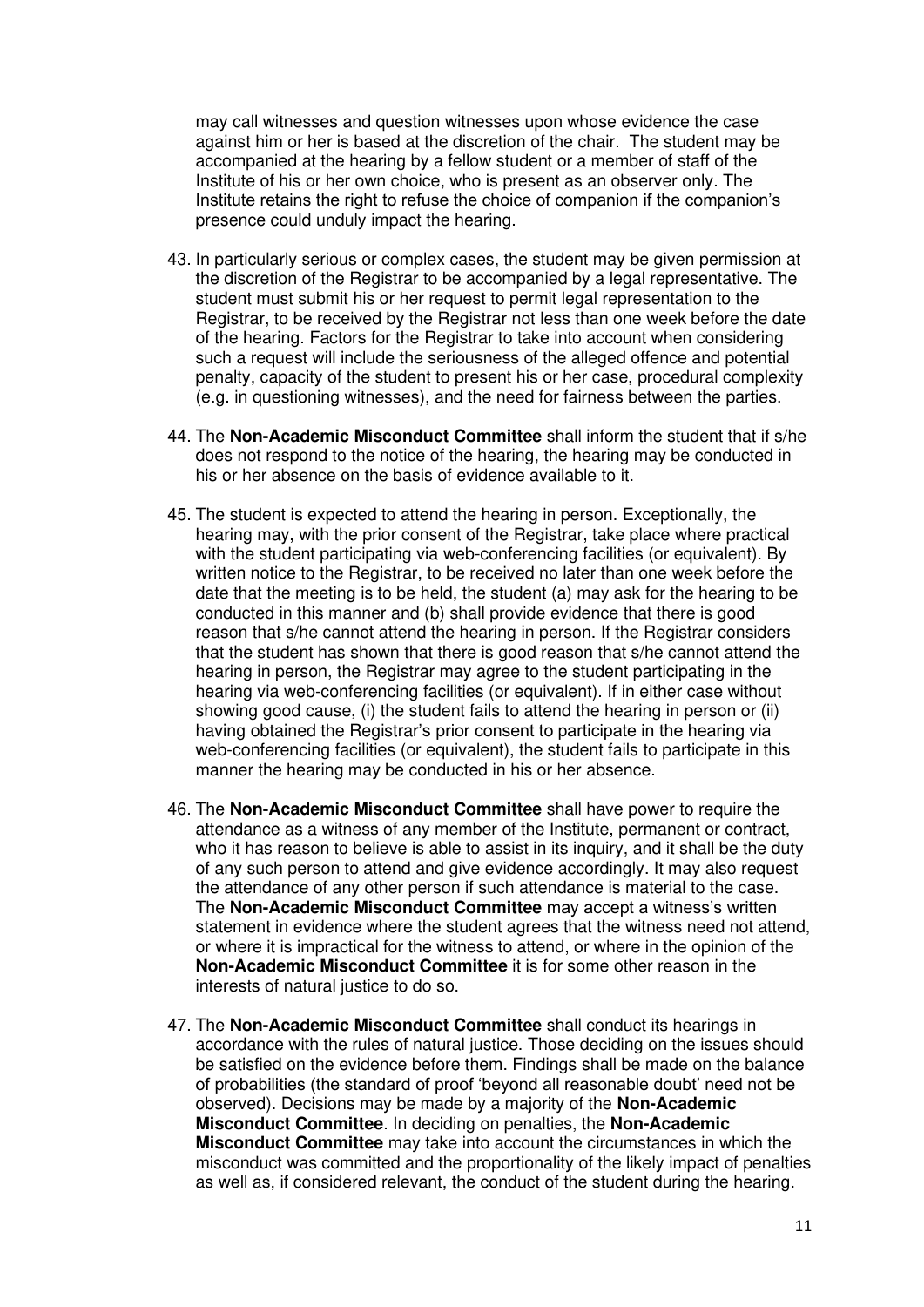- 48. The **Non-Academic Misconduct Committee** shall inform the student in writing within ten (10) working days of the hearing of the Committee's decision, and of the penalty or penalties, if any, to be imposed, together with reasons for the decision.
- 49. The **Non-Academic Misconduct Committee** shall send a copy of the decision of the hearing to the Institute's Director at the same time as it sends the decision to the student.
- 50. The **Non-Academic Misconduct Committee** has the power to adjourn a hearing to another date, as it thinks fit.
- 51. The **Non-Academic Misconduct Committee** should be aware that misconduct processes are likely to be stressful for the students concerned and should attempt to minimise unnecessary pressure on students and offer them appropriate support, while striving to fulfil its duties in line with this Policy.

## **Appeals**

- 52. Following a finding of misconduct and imposition of any penalty or penalties by either the **Summary Findings Committee** or a **Misconduct Committee**, the student shall have the right of appeal against the finding of guilt and/or any penalty imposed as a consequence on one or more of the following grounds:
	- (a) procedural irregularity; and/or
	- (b) availability of new evidence which could not reasonably have been expected to be presented to the original hearing; and/or
	- (c) the disproportionate nature of the penalty.
- 53. The student may submit a request for an appeal, including a statement of the grounds on which the appeal is being made, in writing to the Registrar to be received within fifteen (15) working days of the date on which written notification of the decision of the **Summary Findings Committee** or the **Misconduct Committee**, as the case may be, is sent to the student. A request for an appeal received after this time with good cause shown for its late submission shall only be granted at the discretion of the Director.
- 54. The Director may dismiss an appeal in writing to the student within five (5) working days if they consider the appeal to be outside the scope outlined in paragraph 35. In such cases, a Completion of Procedures Letter will be issued by Registrar.
- 55. The Registrar shall convene an **Appeals Panel** to hear the appeal of the student. The Appeals Panel shall not re-hear the case afresh, but shall consider whether the initial hearing and outcome were fair by:
	- (a) reviewing the procedures followed; and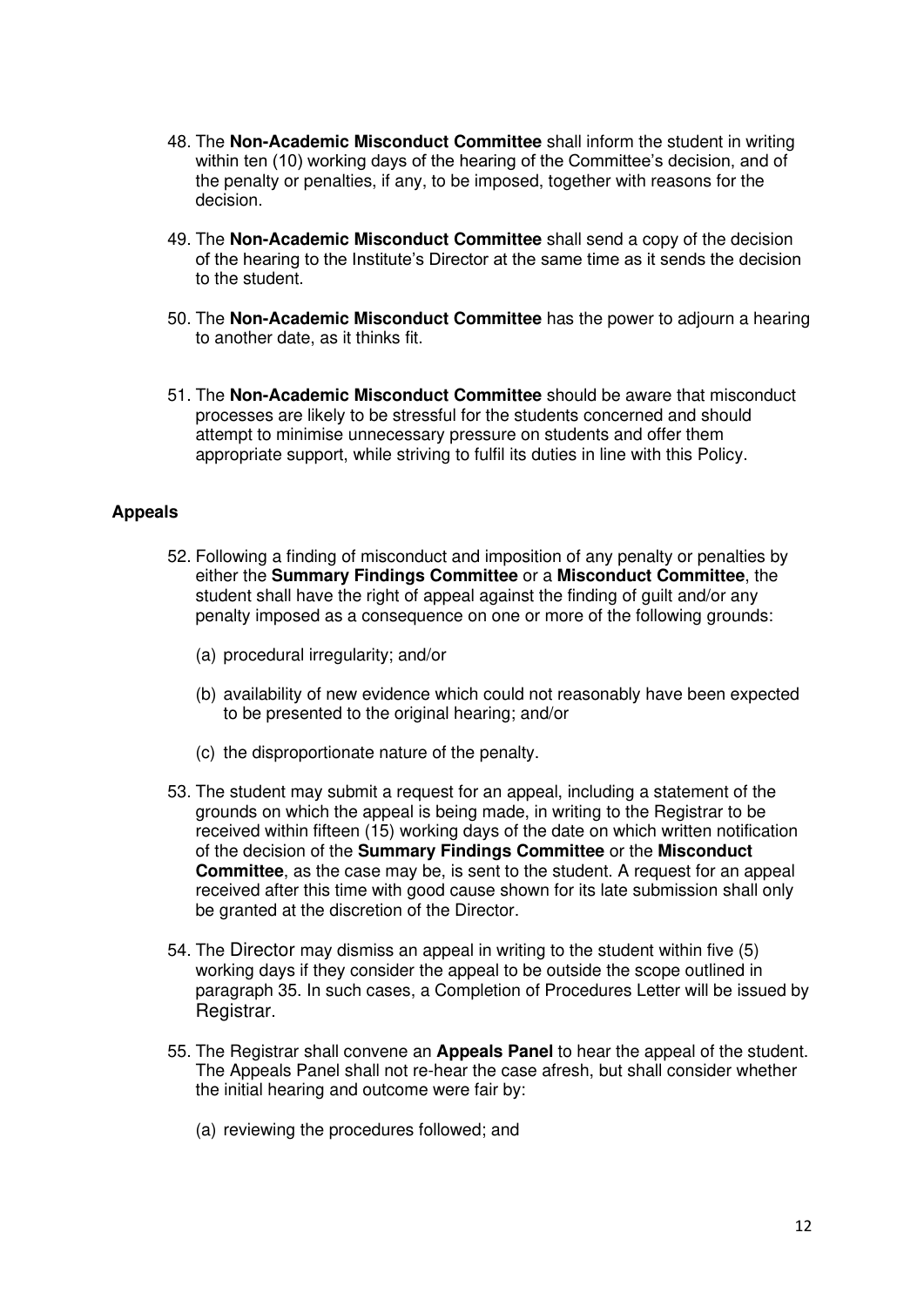- (b) establishing whether the appellant has presented any new evidence that could not reasonably have been expected to be presented to the original hearing and that this evidence is material and substantial to the findings; and
- (c) reviewing the penalty imposed.
- 56. The following Institute officers shall serve on the **Appeals Panel**:
	- (a) One nominated member drawn from the Academic Board (Chair);
	- (b) Two members of the academic staff, drawn from the Institute;

The **Appeals Panel** shall have a quorum of three members. The Registrar shall attend as secretary, but shall not vote.

- 57. No person:
	- (a) who served on either the **Summary Findings Committee** or on the **Misconduct Committee** which dealt with the matters under appeal, or was otherwise involved in the proceedings; or
	- (b) who is party to or is a potential witness at a hearing before the **Appeals Panel**; or
	- (c) who has taught the student or assessed the student's work; or
	- (d) who has been in any manner closely connected with the case; or
	- (e) in respect of whom a conflict of interest would arise or is likely to arise if they were to be a member of the **Appeals Panel**

shall be a member of the **Appeals Panel**.

- 58. The Registrar shall inform the student in writing at least fifteen (15) working days in advance of the hearing of the date, time and place of the hearing, and the names of the members of the **Appeals Panel**.
- 59. If the student has any objection to (a) the time or date of the hearing, and/or (b) the membership of any person or persons participating on the **Appeals Panel**, the student may by written request to the Registrar, to be received no later than one week before the date that the meeting is to be held, ask for (i) an alternative time and date and/or (ii) an alternative member or members to serve on the **Appeals Panel**, giving the reason(s) for the request. The Registrar shall have power to decide upon the validity of any such request and may change the time and date and/or appoint an alternative member or members to the **Appeals Panel**.

Subject to the provisions of this Policy, the Chair shall determine all issues of procedure at the hearing of the **Appeals Panel**. The **Appeals Panel** shall give the student a fair hearing and the opportunity to present his or her case at the hearing.

60. The student may be accompanied at the hearing by a fellow student or a member of staff of the Institute of his or her own choice, who is present as an observer only. In particularly serious or complex cases, the student may be given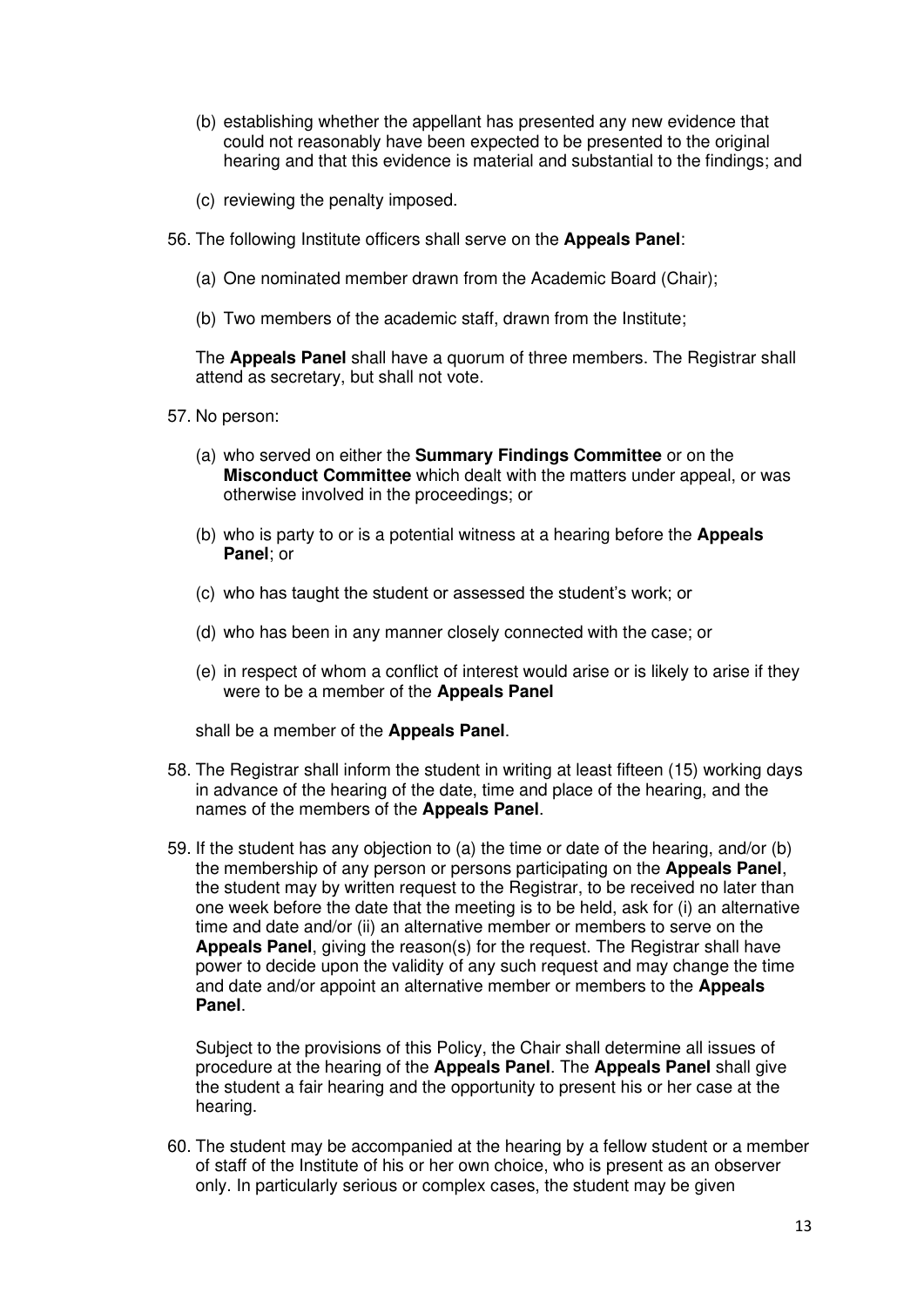permission at the discretion of the Registrar to be accompanied by a legal representative. The student must submit his or her request to permit legal representation to the Registrar, to be received not less than one week before the date of the hearing. Factors for the Registrar to take into account when considering such a request will include the seriousness of the alleged offence and potential penalty, capacity of the student to present his or her case, procedural complexity (e.g. in questioning witnesses), and the need for fairness between the parties.

- 61. The **Appeals Panel** shall inform the student that if s/he does not respond to the notice of the hearing, the hearing may be conducted in his or her absence on the basis of evidence available to it.
- 62. The student is expected to attend the hearing in person. Exceptionally, the hearing may, with the prior consent of the Registrar, take place with the student participating via web-conferencing facilities (or equivalent). By written notice to the Registrar, to be received no later than one week before the date that the meeting is to be held, the student (a) may ask for the hearing to be conducted in this manner and (b) shall provide evidence that there is good reason that s/he cannot attend the hearing in person. If the Registrar considers that the student has shown that there is good reason that s/he cannot attend the hearing in person, the Registrar may agree to the student participating in the hearing via web-conferencing facilities (or equivalent). If in either case without showing good cause, (i) the student fails to attend the hearing in person or (ii) having obtained the Registrar's prior consent for the student to participate in the hearing via webconferencing facilities (or equivalent), the student fails to participate in this manner, the hearing may be conducted in his or her absence.
- 63. Decisions may be made by a majority of the **Appeals Panel**. The Chair may vote and shall have, in addition, a casting vote. The **Appeals Panel** may elect an alternate Chair.
- 64. The **Appeals Panel** shall conduct its business in accordance with the rules of natural justice. The **Appeals Panel** shall have the authority:
	- (a) in respect of any case, to confirm, set aside, reduce or increase the penalty previously imposed; or
	- (b) in respect of an appeal from a decision of either a **Summary Findings Committee** or a **Misconduct Committee** if the student presents new evidence that is material and substantial to the **Appeals Panel**, to refer the case back for consideration by the original or a newly constituted **Summary Findings Committee** or **Misconduct Committee**.
- 65. The **Appeals Panel** shall inform the student in writing within ten (10) working days of the hearing of the **Panel's** decision on the appeal, together with reasons for the decision. A Completion of Procedures Letter will be issued by Registrar.
- 66. The **Appeals Panel** shall send a copy of the decision of the appeal to the Institute's Director at the same time as it sends the decision to the student.
- 67. The **Appeals Panel** has the power to adjourn a hearing to another date, as it thinks fit.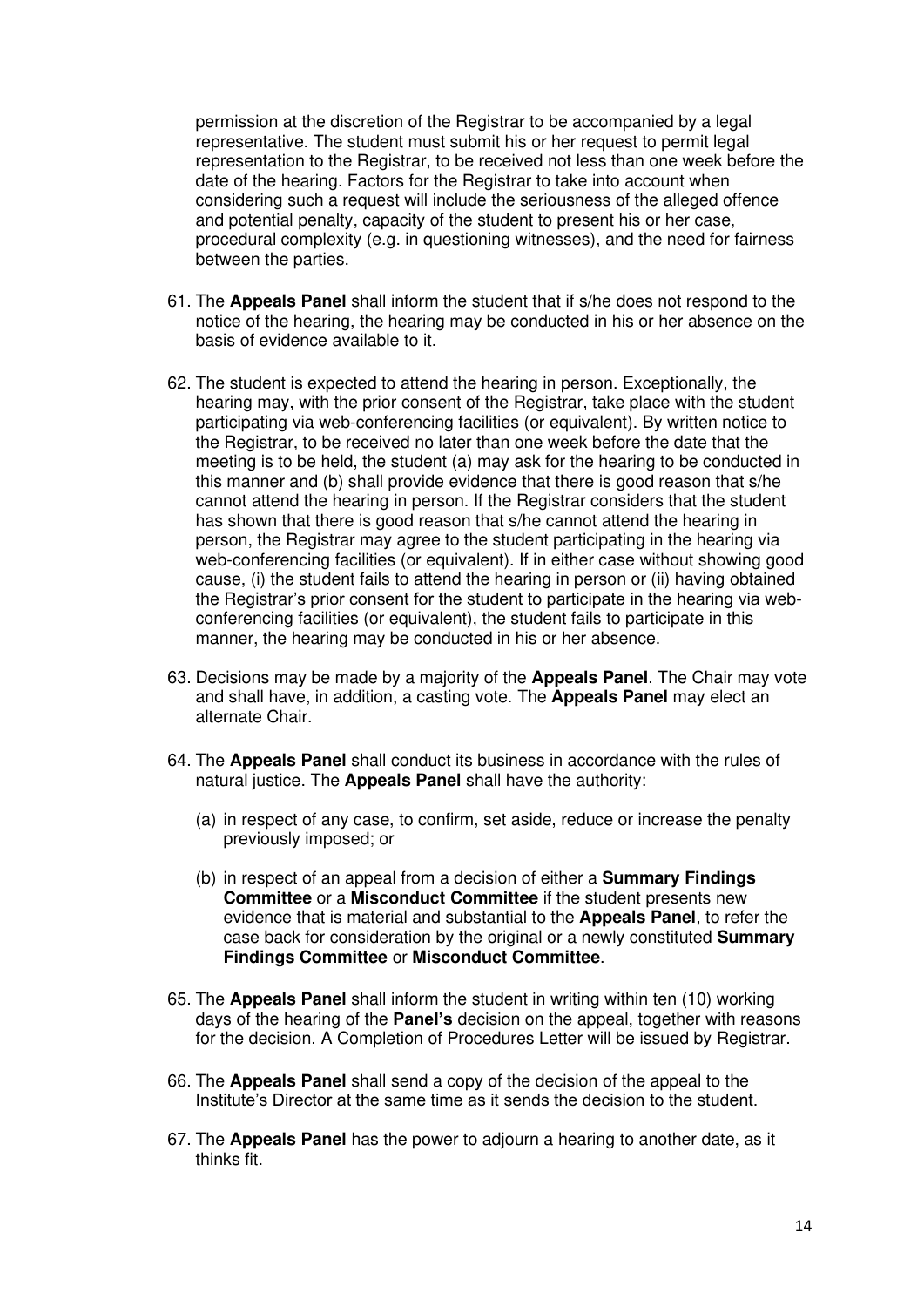68. Following receipt of the decision of (a) the **Appeals Panel** (unless paragraph 64(b) applies) or (b) a reconstituted or newly constituted **Misconduct Committee** following a referral by the **Appeals Panel** under paragraph 64(b), the student shall have the right to request a review of the decision by the Institute's validating organisation, The University of Manchester. This will be subject to the regulations and policies of the University. The student should refer to the University of Manchester's Teaching and Learning Support Office for details of procedures for appeal, and for the relevant staff contacts, which are set forth at:

<http://www.tlso.manchester.ac.uk/appeals-complaints/>

69. In the event that a student has appealed to the University of Manchester for a review and the issue remains unresolved to their satisfaction, the student is entitled to ask the OIA to review his/her/their complaint about the outcome of the Institute's misconduct process. The student should make any such complaint to the OIA within 12 months of the date of issuing of a Completion of Procedures Letter by the University of Manchester. For further information go to:

<https://www.oiahe.org.uk/students/>

## **Director's Powers**

70. In the event that it proves impracticable to convene the **Summary Findings Committee**, the **Misconduct Committee** or the **Appeals Panel** because of the unavailability of a sufficient number of individuals who are eligible to serve on such **Committees** or **Panel.** The Institute's Director may appoint such other person or persons to serve on such **Committees** or **Panel** as they see fit.

#### **Suspension or exclusion pending a hearing**

- 71. A student who is the subject of a complaint of misconduct, or against whom a criminal charge is pending, or who is the subject of police investigation may be suspended or excluded by the Director or Senior Officer for Quality Assurance and Validation pending the disciplinary hearing or the trial.
- 72. (a) Suspension involves a total prohibition on attendance at or access to the Institute and on any participation in Institute activities; but it may be subject to qualification, such as permission to attend for the purpose of an examination.

(b) Exclusion involves either total or selective restriction on attendance at or access to the Institute or prohibition on exercising the functions or duties of any office or committee membership in the Institute, the exact details to be specified in writing by the Director.

- 73. An order of suspension or exclusion may include a requirement that the student should have no contact of any kind with a named person or persons.
- 74. The powers of temporary suspension or exclusion granted to the Director or Senior Officer for Quality Assurance and Validation under paragraph 55 shall be exercised only where necessary. This would usually be to protect a member or members of the Institute community, or the property there of, or where the student's continued presence might be a source of disruption to the Institute or